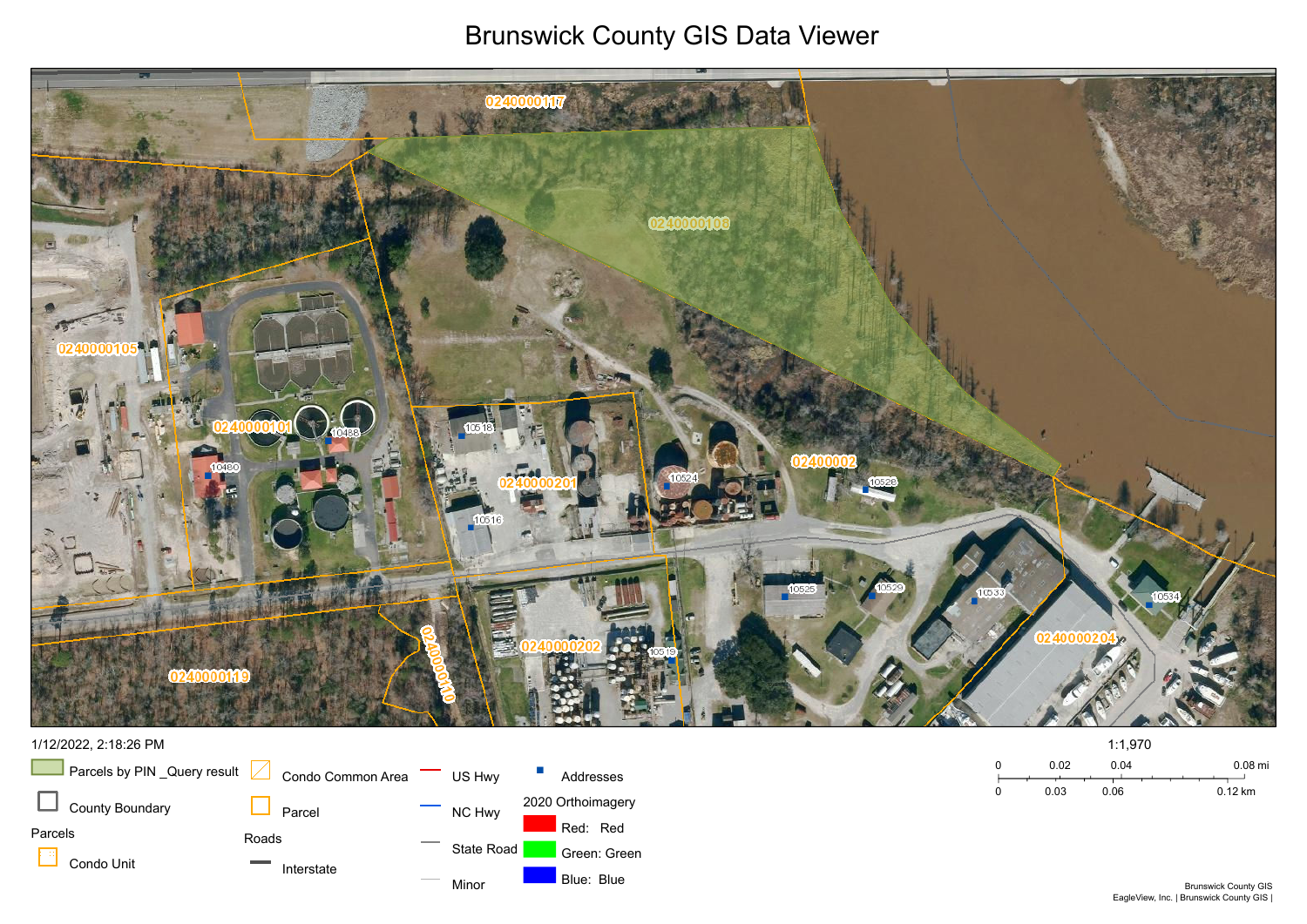| <b>BRUNSWICK COUNTY</b>                                           |                     |                                 |            |                     |                   |                                              |          |                     |              |                                         |                   |              |                                                               |                                           |                                                                                |                                            |                             |               |                  | 1/12/2022 2:17:40 PM        |              |  |  |
|-------------------------------------------------------------------|---------------------|---------------------------------|------------|---------------------|-------------------|----------------------------------------------|----------|---------------------|--------------|-----------------------------------------|-------------------|--------------|---------------------------------------------------------------|-------------------------------------------|--------------------------------------------------------------------------------|--------------------------------------------|-----------------------------|---------------|------------------|-----------------------------|--------------|--|--|
| <b>DEPARTMENT OF TRANSPORTATION</b>                               |                     |                                 |            |                     |                   |                                              |          |                     |              |                                         |                   |              | Return/Appeal Notes:                                          |                                           |                                                                                | Parcel: 0240000108                         |                             |               |                  |                             |              |  |  |
|                                                                   |                     |                                 |            |                     |                   |                                              |          |                     |              |                                         |                   |              |                                                               |                                           |                                                                                |                                            | PLAT: / UNIO ID 146132      |               |                  |                             |              |  |  |
| 10088700                                                          |                     |                                 |            |                     |                   |                                              |          |                     |              |                                         |                   |              | ID NO: 310903111632                                           |                                           |                                                                                |                                            |                             |               |                  |                             |              |  |  |
|                                                                   |                     |                                 |            |                     |                   | BRUNSWICK COUNTY (100), NAVASSA (100)        |          |                     |              |                                         |                   |              | CARD NO. 1 of 1                                               |                                           |                                                                                |                                            |                             |               |                  |                             |              |  |  |
| Reval Year: 2019 Tax Year: 2021<br><b>4.67 ACRES</b><br>4.6700 AC |                     |                                 |            |                     |                   |                                              |          |                     |              |                                         |                   |              |                                                               |                                           | $SRC =$                                                                        |                                            |                             |               |                  |                             |              |  |  |
| Appraised by 49 on 12/07/2017 C106 LELAND INDUSTRIAL              |                     |                                 |            |                     |                   |                                              |          |                     |              | TW-01                                   |                   |              |                                                               |                                           | CI-24 FR-09 EX-N                                                               | AT-                                        |                             |               |                  | <b>LAST ACTION 20171208</b> |              |  |  |
| <b>CONSTRUCTION DETAIL</b>                                        |                     |                                 |            | <b>MARKET VALUE</b> |                   |                                              |          | <b>DEPRECIATION</b> |              |                                         |                   |              |                                                               |                                           | <b>CORRELATION OF VALUE</b>                                                    |                                            |                             |               |                  |                             |              |  |  |
| <b>TOTAL POINT VALUE</b>                                          |                     |                                 |            |                     | Eff.              | <b>BASE</b>                                  |          |                     |              |                                         |                   |              |                                                               |                                           |                                                                                |                                            |                             |               |                  |                             |              |  |  |
| <b>BUILDING ADJUSTMENTS USE MOD</b>                               |                     |                                 |            |                     | Area              | QUAL<br>RATE                                 |          | <b>RCN EYBAYB</b>   |              |                                         |                   |              |                                                               | CREDENCE TO                               |                                                                                |                                            |                             |               |                  |                             |              |  |  |
| <b>TOTAL ADJUSTMENT</b>                                           |                     |                                 | 98 00      |                     |                   |                                              |          |                     |              |                                         |                   | % GOOD       |                                                               |                                           |                                                                                |                                            | DEPR. BUILDING VALUE - CARD |               |                  |                             | $\sqrt{ }$   |  |  |
| <b>FACTOR</b>                                                     |                     |                                 |            |                     | TYPE: VACANT LAND |                                              |          |                     |              |                                         |                   |              |                                                               |                                           | <b>DEPR. OB/XF VALUE - CARD</b><br>$\Omega$                                    |                                            |                             |               |                  |                             |              |  |  |
| TOTAL QUALITY INDEX                                               |                     |                                 |            |                     |                   |                                              |          |                     |              |                                         |                   |              |                                                               |                                           |                                                                                | 107,300<br><b>MARKET LAND VALUE - CARD</b> |                             |               |                  |                             |              |  |  |
|                                                                   |                     |                                 | STYLE:     |                     |                   |                                              |          |                     |              |                                         |                   |              |                                                               | TOTAL MARKET VALUE - CARD                 |                                                                                |                                            |                             |               |                  |                             | 107,300      |  |  |
|                                                                   |                     |                                 |            |                     |                   |                                              |          |                     |              |                                         |                   |              |                                                               |                                           | TOTAL APPRAISED VALUE - CARD                                                   |                                            |                             |               |                  |                             | 107,300      |  |  |
|                                                                   |                     |                                 |            |                     |                   |                                              |          |                     |              |                                         |                   |              |                                                               | 107,300<br>TOTAL APPRAISED VALUE - PARCEL |                                                                                |                                            |                             |               |                  |                             |              |  |  |
|                                                                   |                     |                                 |            |                     |                   |                                              |          |                     |              |                                         |                   |              |                                                               |                                           | TOTAL PRESENT USE VALUE - PARCEL<br>$\Omega$<br>ITOTAL VALUE DEFERRED - PARCEL |                                            |                             |               |                  |                             |              |  |  |
|                                                                   |                     |                                 |            |                     |                   |                                              |          |                     |              |                                         |                   |              |                                                               |                                           |                                                                                |                                            |                             |               |                  |                             | 107,300      |  |  |
|                                                                   |                     | TOTAL TAXABLE VALUE - PARCEL \$ |            |                     |                   |                                              |          |                     |              |                                         |                   |              | <b>PERMIT</b>                                                 |                                           |                                                                                |                                            |                             |               |                  |                             |              |  |  |
|                                                                   |                     |                                 |            |                     |                   |                                              |          |                     |              |                                         |                   |              | DATE<br><b>NOTE</b><br>CODE<br><b>NUMBER</b><br><b>AMOUNT</b> |                                           |                                                                                |                                            |                             |               |                  |                             |              |  |  |
|                                                                   |                     |                                 |            |                     |                   |                                              |          |                     |              |                                         |                   |              | ROUT: WTRSHD:                                                 |                                           |                                                                                |                                            |                             |               |                  |                             |              |  |  |
|                                                                   |                     |                                 |            |                     |                   |                                              |          |                     |              |                                         |                   |              |                                                               | <b>SALES DATA</b>                         |                                                                                |                                            |                             |               |                  |                             |              |  |  |
|                                                                   |                     |                                 |            |                     |                   |                                              |          |                     |              |                                         |                   |              |                                                               | OFF.                                      |                                                                                |                                            |                             |               |                  |                             |              |  |  |
|                                                                   |                     |                                 |            |                     |                   |                                              |          |                     |              |                                         |                   |              |                                                               | <b>RECORD</b>                             | <b>DATE</b>                                                                    |                                            |                             | <b>DEED</b>   |                  | <b>INDICATE SALES</b>       |              |  |  |
|                                                                   |                     |                                 |            |                     |                   |                                              |          |                     |              |                                         |                   |              |                                                               |                                           | <b>BOOK PAGE MOYR</b><br><b>TYPE</b><br><b>O/UV/I</b>                          |                                            |                             |               | <b>PRICE</b>     |                             |              |  |  |
|                                                                   |                     |                                 |            |                     |                   |                                              |          |                     |              |                                         |                   |              |                                                               | 03108 0158                                |                                                                                | 11 2010                                    | <b>WD</b>                   | $\mathbf{U}$  | $\vee$           |                             | 14500        |  |  |
|                                                                   |                     |                                 |            |                     |                   |                                              |          |                     |              |                                         |                   |              | <b>HEATED AREA</b>                                            |                                           |                                                                                |                                            |                             |               |                  |                             |              |  |  |
|                                                                   |                     |                                 |            |                     |                   |                                              |          |                     |              |                                         |                   |              | <b>NOTES</b>                                                  |                                           |                                                                                |                                            |                             |               |                  |                             |              |  |  |
|                                                                   |                     |                                 |            |                     |                   |                                              |          |                     |              |                                         |                   |              | CORR LT TO AC #83                                             |                                           |                                                                                |                                            |                             |               |                  |                             |              |  |  |
| <b>SUBAREA</b>                                                    |                     |                                 |            |                     |                   |                                              |          |                     |              | <b>UNIT</b>                             | ORIG <sub>%</sub> |              | <b>SIZE</b>                                                   |                                           | <b>ANN DEP</b>                                                                 |                                            |                             | $\frac{9}{6}$ | OB/XF DEPR.      |                             |              |  |  |
|                                                                   | GS                  |                                 | <b>RPL</b> |                     |                   | CODEQUALITY DESCRIPTION COUNTLITH WITH UNITS |          |                     |              |                                         |                   | <b>PRICE</b> | <b>COND</b>                                                   | <b>BLDG#</b>                              | <b>FACT</b>                                                                    | <b>AYBEYB</b>                              | <b>RATE</b>                 |               | <b>OVR</b> COND  |                             | <b>VALUE</b> |  |  |
| <b>TYPE</b>                                                       | AREA <sup>l</sup> % |                                 | <b>CS</b>  |                     |                   | <b>TOTAL OB/XF VALUE</b>                     |          |                     |              |                                         |                   |              |                                                               |                                           |                                                                                |                                            |                             |               |                  |                             | C            |  |  |
| <b>FIREPLACE</b>                                                  |                     |                                 |            |                     |                   |                                              |          |                     |              |                                         |                   |              |                                                               |                                           |                                                                                |                                            |                             |               |                  |                             |              |  |  |
| <b>SUBAREA</b>                                                    |                     |                                 |            |                     |                   |                                              |          |                     |              |                                         |                   |              |                                                               |                                           |                                                                                |                                            |                             |               |                  |                             |              |  |  |
| <b>TOTALS</b>                                                     |                     |                                 |            |                     |                   |                                              |          |                     |              |                                         |                   |              |                                                               |                                           |                                                                                |                                            |                             |               |                  |                             |              |  |  |
| <b>BUILDING DIMENSIONS</b>                                        |                     |                                 |            |                     |                   |                                              |          |                     |              |                                         |                   |              |                                                               |                                           |                                                                                |                                            |                             |               |                  |                             |              |  |  |
| <b>LAND INFORMATION</b>                                           |                     |                                 |            |                     |                   |                                              |          |                     |              |                                         |                   |              |                                                               |                                           |                                                                                |                                            |                             |               |                  |                             |              |  |  |
|                                                                   |                     |                                 |            |                     |                   |                                              |          |                     | <b>OTHER</b> |                                         |                   |              |                                                               |                                           |                                                                                |                                            |                             |               |                  |                             |              |  |  |
|                                                                   |                     |                                 |            |                     |                   |                                              |          |                     |              | <b>ADJUSTMENTS AND</b>                  |                   |              | <b>LAND</b>                                                   | <b>TOTAL</b>                              |                                                                                |                                            |                             |               |                  |                             |              |  |  |
| <b>HIGHEST AND</b>                                                | <b>USE</b>          |                                 | LOCAL      | <b>FRON</b>         |                   | <b>DEPTH   LND   COND NOTES</b>              |          |                     |              |                                         |                   | <b>ROAD</b>  | <b>UNIT</b>                                                   | <b>LAND</b>                               | <b>UNT</b>                                                                     | <b>TOTAL</b>                               | <b>ADJUSTED</b>             |               |                  | <b>LAND OVERRIDE LAND</b>   |              |  |  |
| <b>BEST USE</b>                                                   |                     |                                 |            |                     |                   | CODE ZONING TAGE DEPTH / SIZE                |          | MOD FACT            |              | RF AC LC TO OT                          |                   | <b>TYPE</b>  | <b>PRICE</b>                                                  | <b>UNITS</b>                              | <b>TYP</b>                                                                     |                                            | ADJST UNIT PRICE VALUE      |               |                  | <b>VALUE</b>                | <b>NOTES</b> |  |  |
| <b>INDUSTRIAL</b>                                                 | 0640                | HI                              |            | $\Omega$            | $\Omega$          | 1.0000                                       | $\Omega$ |                     |              | $0.5600+00+00-20-20-04$<br>Loc/Wet/Size |                   | RT.          | 40,000.00                                                     | 4.790                                     | AC                                                                             | 0.560                                      |                             |               | 22,400.00 107296 |                             |              |  |  |
| <b>TOTAL MARKET LAND DATA</b>                                     |                     |                                 |            |                     |                   |                                              |          |                     |              |                                         |                   |              |                                                               |                                           | 4.790                                                                          |                                            |                             |               |                  | 107,300                     |              |  |  |
|                                                                   |                     |                                 |            |                     |                   |                                              |          |                     |              |                                         |                   |              |                                                               |                                           |                                                                                |                                            |                             |               |                  |                             |              |  |  |
| TOTAL PRESENT USE DATA                                            |                     |                                 |            |                     |                   |                                              |          |                     |              |                                         |                   |              |                                                               |                                           |                                                                                |                                            |                             |               |                  |                             |              |  |  |